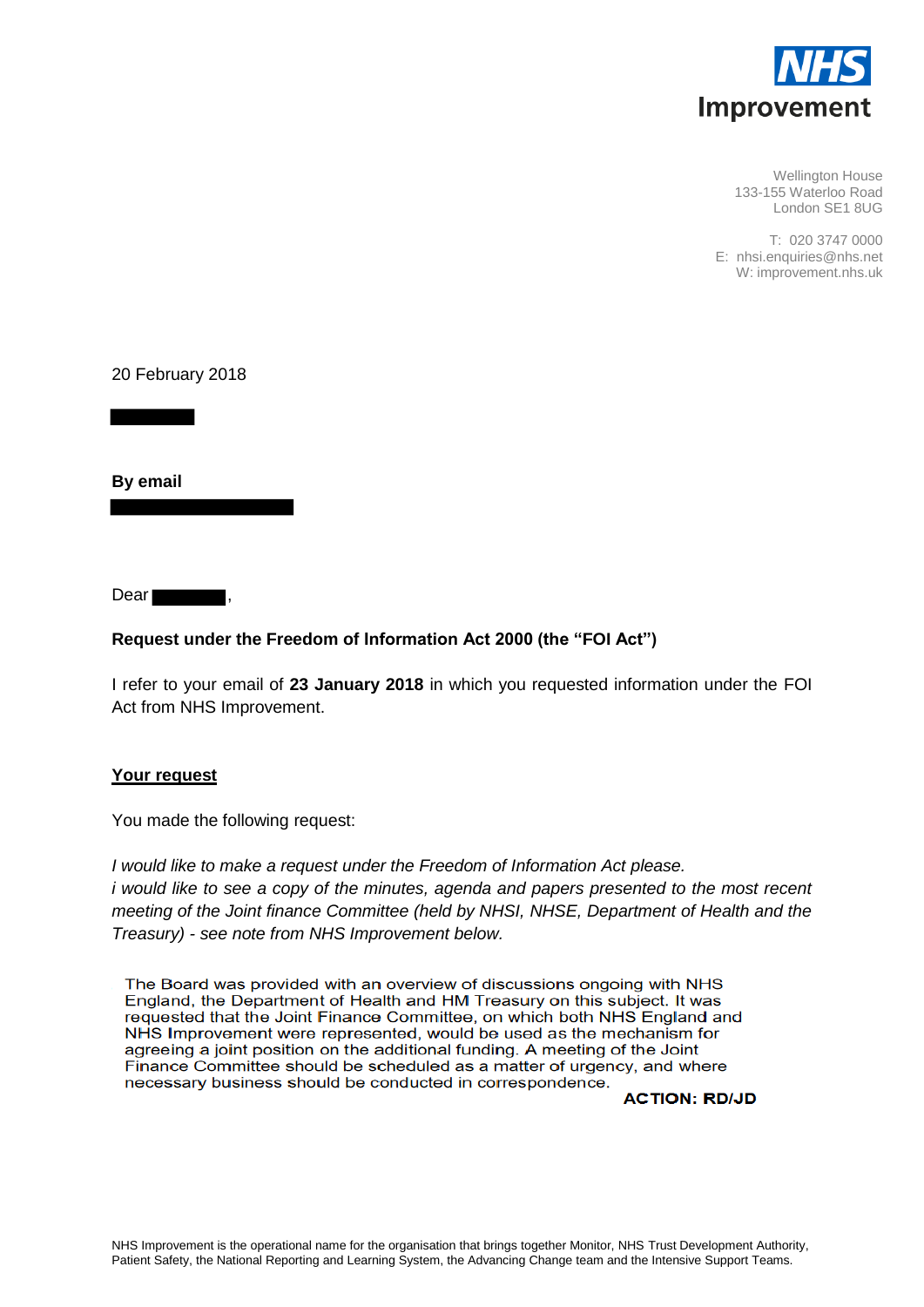# **Decision**

NHS Improvement does hold the information that you have requested.

NHS Improvement has decided to withhold some of the information that it holds on the basis of the applicability of the exemptions in sections 36 and 40 of the FOI Act as explained in detail below.

The attached Annex sets out the details of the relevant information that we hold and whether that information is to be disclosed or withheld. Where information is being withheld, we have identified in the Annex those exemptions which we consider to be relevant. The application of exemptions to the information referred to in the Annex is explained in the following paragraphs.

Please note that NHS England, the Department of Health and Social Care and HM Treasury are subject to the FOI Act and as such it is open to you to seek information directly from them. They will need to consider whether information can properly be provided by them in response to any such requests within the terms of the FOI Act. Please note that neither the Department of Health and Social Care nor HM Treasury was present at the most recent meeting of the Joint Finance Committee, now known as the Joint Finance Advisory Group ("the Advisory Group").

#### **Section 36(2) – Prejudice to the effective conduct of public affairs**

NHS Improvement considers that the exemption in section 36 is engaged as NHS Improvement's qualified person, the Chief Executive, Ian Dalton, is of the opinion that disclosure of this information would be likely to inhibit the free and frank provision of advice and/ or the free and frank exchange of views for the purposes of deliberation, or otherwise prejudice the conduct of public affairs.

Mr Dalton is of the opinion that disclosing this information would be likely to inhibit staff from NHS Improvement and NHS England from expressing themselves openly and frankly, or from exploring a wide range of options when providing advice or expressing views as part of the process of enabling the Advisory Group to make well-informed decisions. If the authors of those papers knew that the advice and views would be disclosed they would be less likely to share those views so openly and in writing. This could have an impact on the extent and quality of information provided for future papers prepared for the Advisory Group. As the members of the Advisory Group rely on the papers to prepare for and inform their thinking on matters to be considered at the meeting, a lack of comprehensive and detailed information in the papers would be likely to impair the quality of deliberation and decision-making of NHS Improvement and NHS England.

A number of the papers contain detailed evaluation of live issues which have yet to be settled and are subject to further discussion. Some of the information provided to the Advisory Group includes advice, views and recommendations about matters which are not yet in the public domain or have yet to be decided.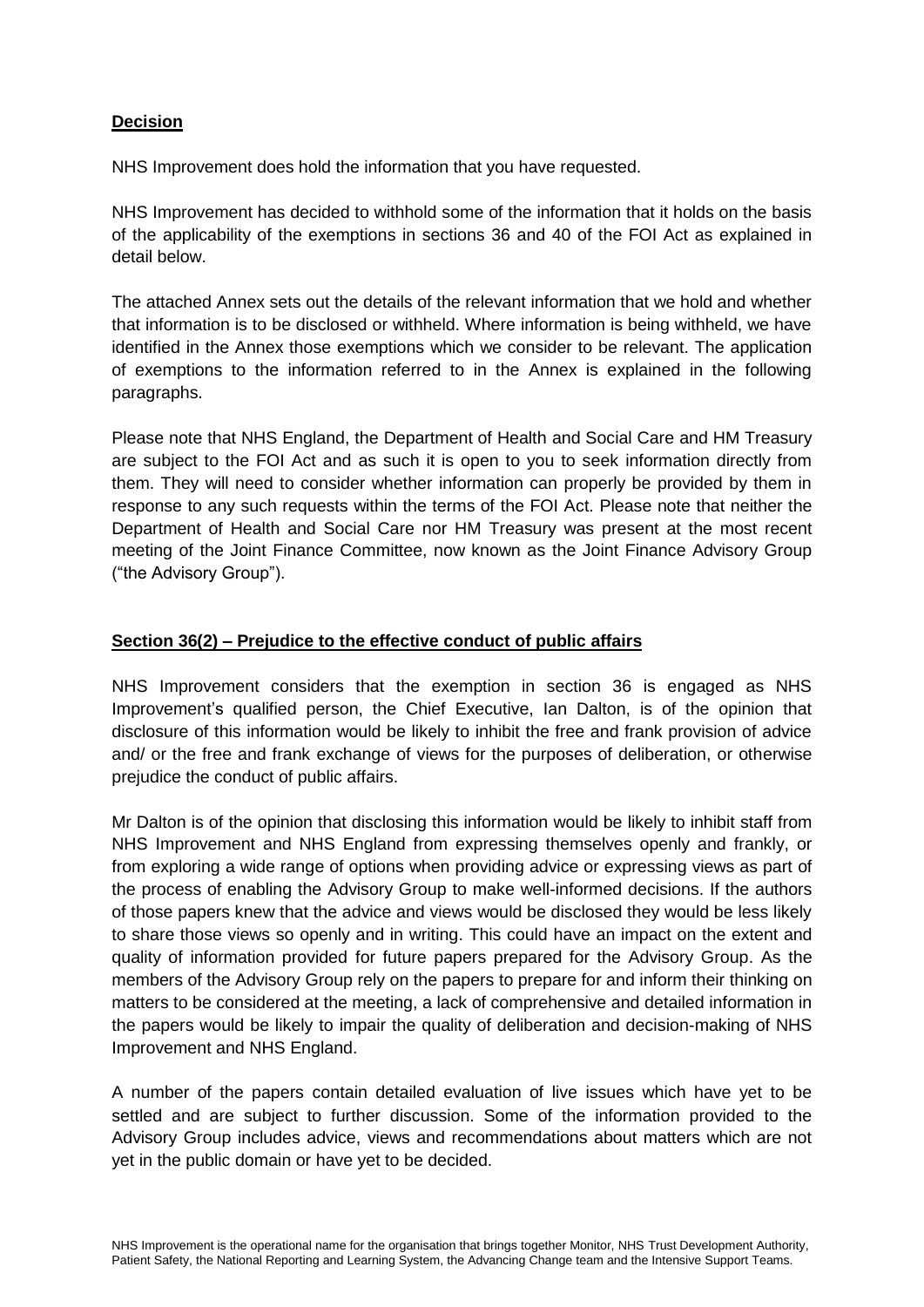NHS Improvement's qualified person is also of the opinion that disclosure of this information would otherwise prejudice the effective conduct of public affairs. The information being withheld consists of papers for a Joint Finance Advisory Group of NHS Improvement and NHS England which contain preliminary views and ideas which are not yet the view of NHS Improvement.

Disclosure of this information would be likely to jeopardise the safe space for the Advisory Group to deliberate and openly discuss financial issues that have an impact on the sector as a whole. That would compromise the quality of discussion and subsequent decision-making.

Further, disclosure of this information would be likely to jeopardise the relationship between NHS Improvement and NHS England which would have a negative impact on effective joint oversight and scrutiny of NHS finances.

### Public interest test

Section 36 is a qualified exemption and therefore requires that a public interest test be carried out to determine whether the exemptions should be maintained. My view is that, on balance, the public interest in maintaining these exemptions outweighs the public interest in disclosure.

There is a strong public interest in patients and the public having information about the NHS, including financial information. More openness about finances may lead to greater accountability of NHS Improvement and NHS England, and an improved standard of public debate.

However, I have also considered the strong public interest in allowing NHS Improvement to obtain advice, to share views and opinions and to deliberate policy options and strategies without concern about premature scrutiny. This allows policy and decision-making to be informed by frank and detailed advice and information. This safe working space allows NHS Improvement to perform its functions.

If NHS Improvement and NHS England staff are unable to discuss confidential plans with the Advisory Group, it is likely that future exchanges will be inhibited which will have a detrimental impact on the relationship between NHS Improvement and NHS England which would compromise their ability to provide effective joint oversight and scrutiny of the sector.

NHS Improvement regularly publishes financial information about the sector in quartlery performance reports, for example, [here](https://improvement.nhs.uk/resources/?keywords=Quarterly+performance+of+the+NHS+provider+sector&theme=&topic=&resourcetype=&publishingbody=&after=&before=&ordering=) and NHS trusts regularly publish their own financial information.

Taking all these factors into account, in my view, the public interest is better served by withholding the information in this case.

# **Section 40 – Personal information**